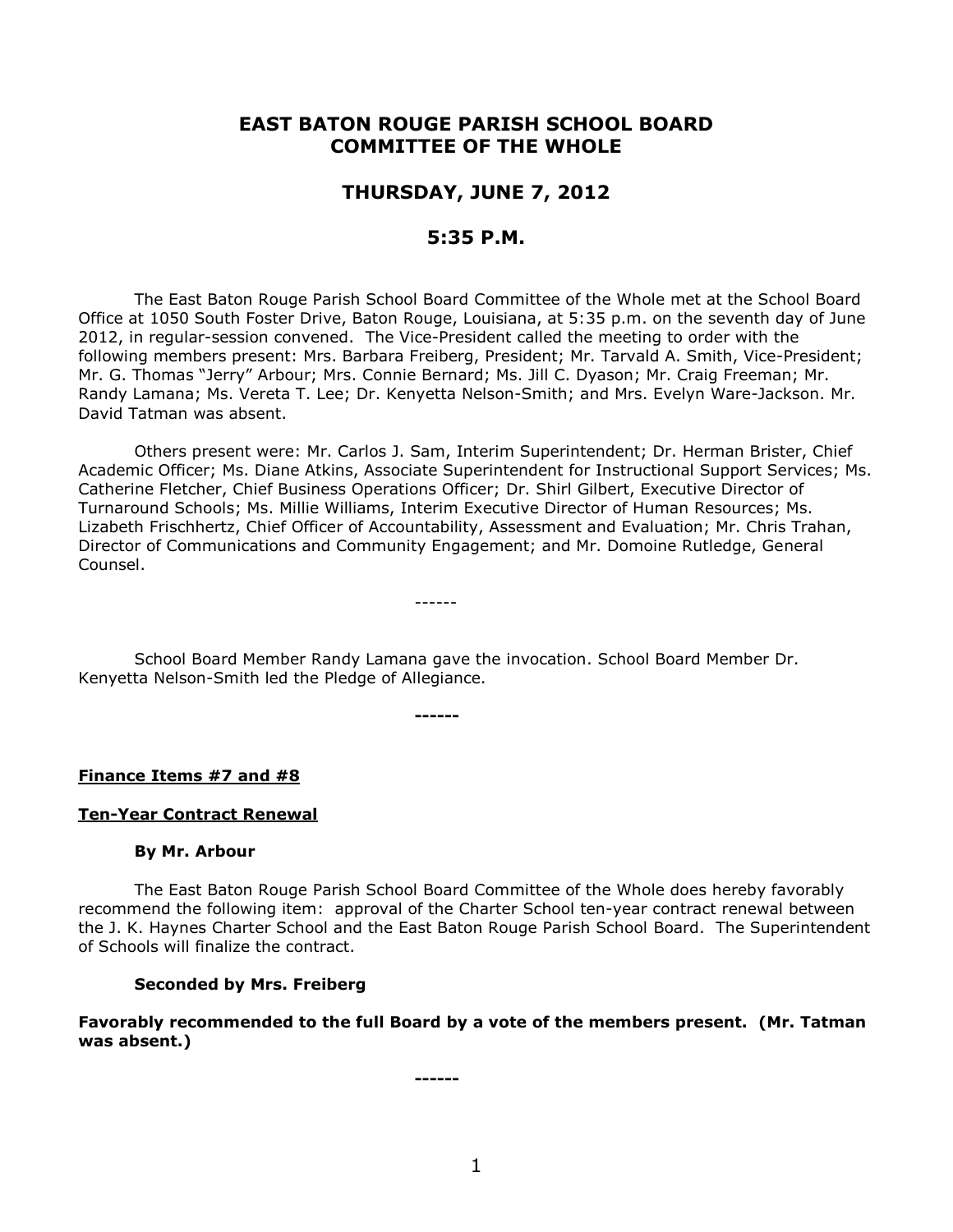# **Ten-Year Contract Renewal**

# **By Mrs. Freiberg**

The East Baton Rouge Parish School Board Committee of the Whole does hereby favorably recommend the following item: approval of the Charter School ten-year contract renewal between the Children's Charter School and the East Baton Rouge Parish School Board. The Superintendent of Schools will finalize the contract.

## **Seconded by Mrs. Bernard**

**Favorably recommended to the full Board by a vote of the members present. (Mr. Tatman was absent.)**

------

# **Personnel Services Items The following items were presented to the East Baton Rouge Parish School Board Committee of the Whole by the Superintendent and staff:**

## **Leave Without Pay for a Teacher**

### **By Mr. Lamana**

The East Baton Rouge Parish School Board Committee of the Whole does hereby favorably recommend the following item: approval of a second year of leave without pay for a teacher.

### **Seconded by Mr. Freeman**

**Favorably recommended to the full Board by a vote of the members present. (Mr. Tatman was absent.)**

**------**

# **Certificated and Professional Local Personnel Evaluation and Accountability Plan**

### **By Mrs. Freiberg**

The East Baton Rouge Parish School Board Committee of the Whole does hereby favorably recommend the following item: approval of the Certificated and Professional Local Personnel Evaluation and Accountability Plan.

### **Seconded by Mr. Lamana**

**The vote on the motion was as follows:**

| <b>Yeas: (8)</b> | Mr. Arbour, Mrs. Bernard, Ms. Dyason, Mr. Freeman, Mrs. |
|------------------|---------------------------------------------------------|
|                  | Freiberg, Mr. Lamana, Ms. Lee, and Mrs. Ware-Jackson    |

**Nays: (1) Mr. Smith**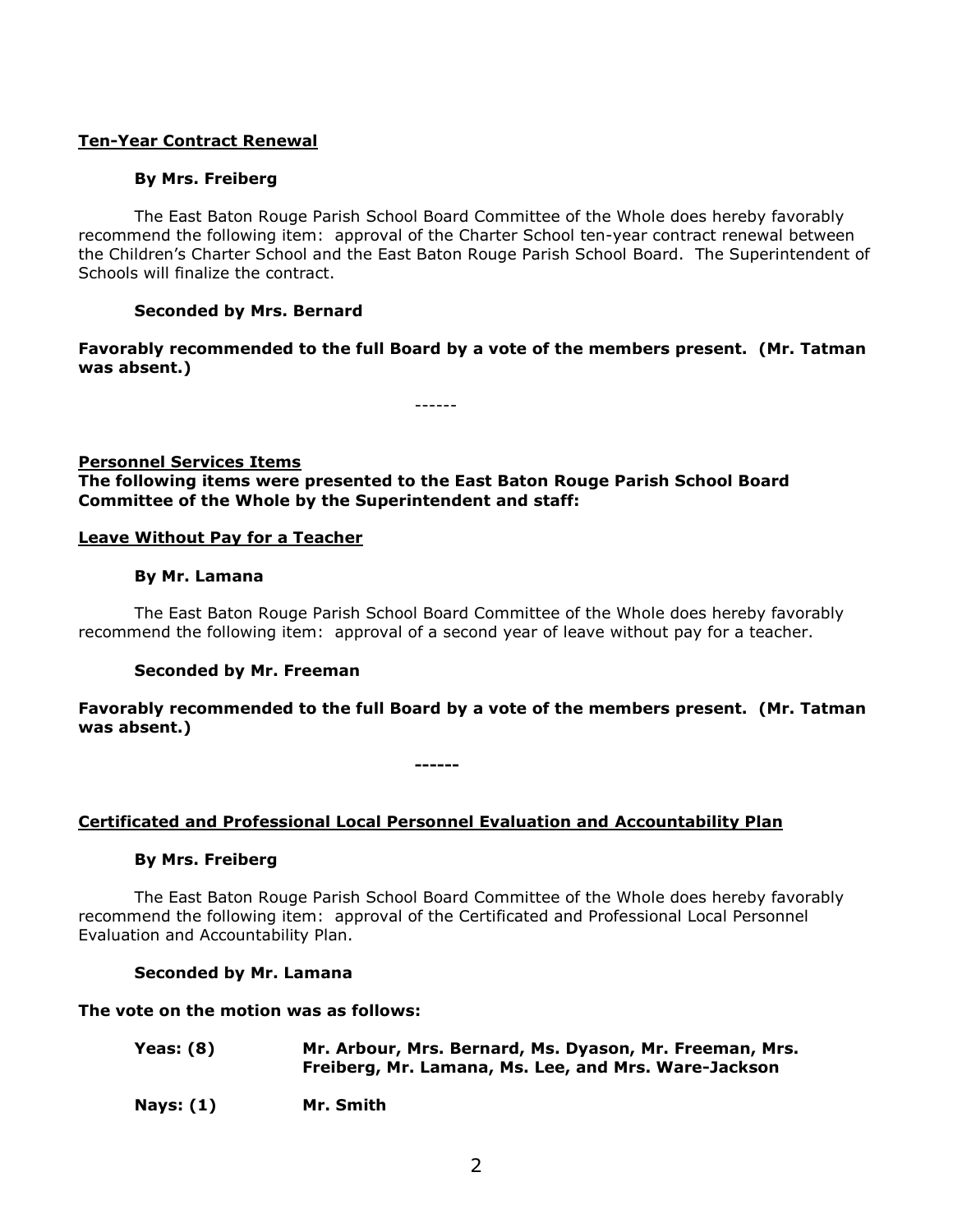**Abstained: (1) Dr. Nelson-Smith**

**Absent: (1) Mr. Tatman**

**The motion was favorably recommended to the Board.**

**------**

**School Operations Items The following items were presented to the East Baton Rouge Parish School Board Committee of the Whole by the Superintendent and staff:**

# **Recommendation of General Counsel**

# **By Mrs. Freiberg**

The East Baton Rouge Parish School Board Committee of the Whole does hereby favorably recommend the following item: acceptance of the recommendation of Mr. Domoine Rutledge, General Counsel, East Baton Rouge Parish School Board, in the matter of: Samuel J. Cooper v. Prentiss L. Wellington and East Baton Rouge Parish School Board, Suit No. 583,596; Section 22; 19th JDC and Anthony Ramsey v. EBRPSB and Prentiss Wellington, Suit No. 585,622; Division D; 19th JDC.

# **Seconded by Mr. Lamana**

**Favorably recommended to the full Board by a vote of the members present. (Mr. Tatman was absent.)**

**------**

# **Authorization for Staff to Select** *The Advocate* **as the Official Journal**

# **By Mr. Lamana**

The East Baton Rouge Parish School Board Committee of the Whole does hereby favorably recommend the following item: authority for staff to select *The Advocate* as the Official Journal of the East Baton Rouge Parish School System for the 2012-2013 school year, which will be used for the publication of the Board's proceedings, financial statements, legal advertisements, and any other advertising requirements.

# **Seconded by Mr. Arbour**

**Favorably recommended to the full Board by a vote of the members present. (Mr. Tatman was absent.)**

**------**

**Authorization for Staff to Advertise, Receive, and Award Bids**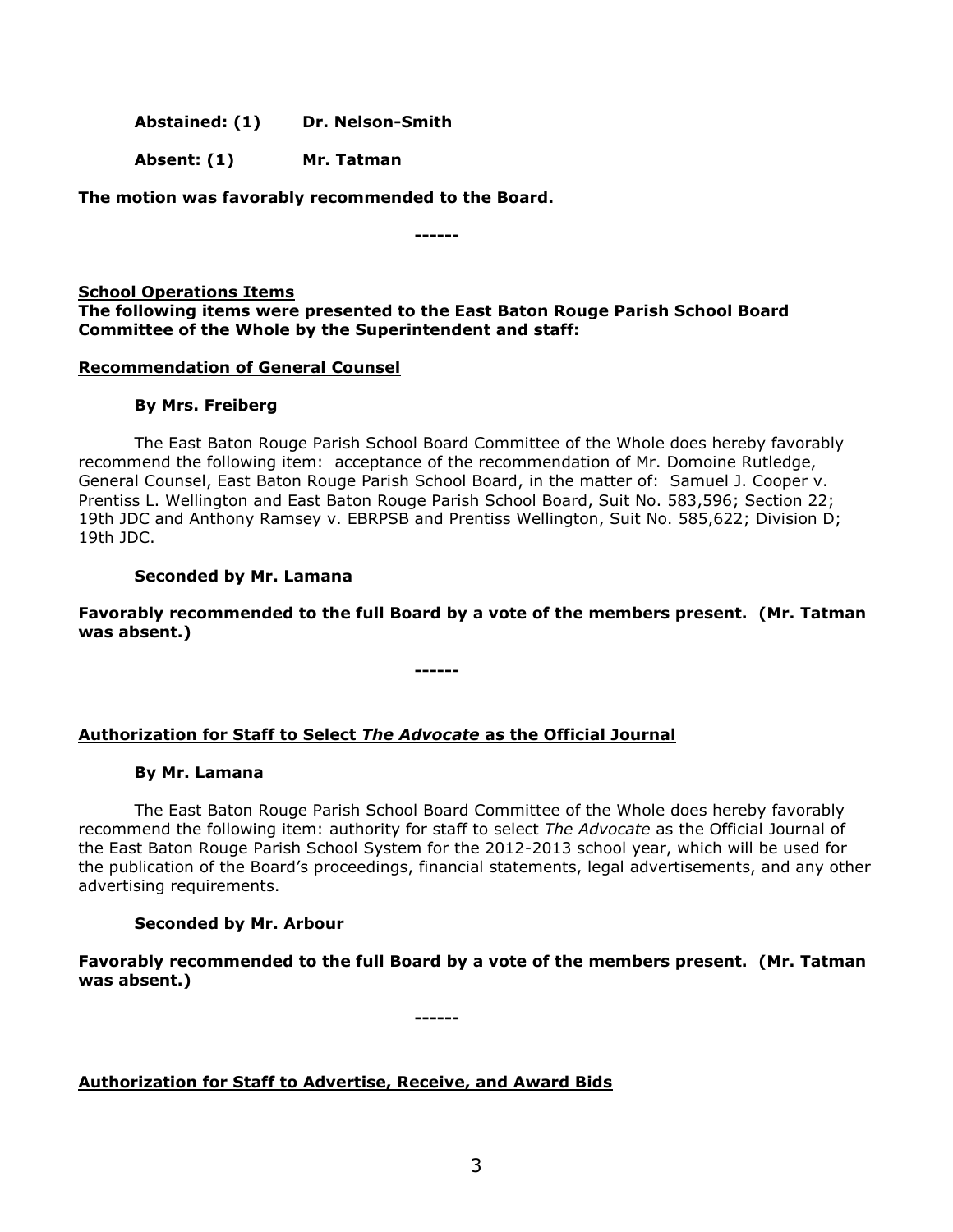### **By Mr. Lamana**

The East Baton Rouge Parish School Board Committee of the Whole does hereby favorably recommend the following item: approval for staff to be given authority through June 2013 to advertise, receive, and award bids for materials, supplies, and/or services to the lowest responsible bidder meeting specifications and all requirements of the Invitation to Bid.

# **Seconded by Mrs. Bernard**

**Favorably recommended to the full Board by a vote of the members present. (Mr. Tatman was absent.)**

**------**

## **Finance**

**The following items were presented to the East Baton Rouge Parish School Board Committee of the Whole by the Superintendent and staff:**

## **Most Effective Property and Casualty Insurance Program Policy Renewal**

## **By Mr. Lamana**

The East Baton Rouge Parish School Board Committee of the Whole does hereby favorably recommend the following item: authorization for the administration to approve the most effective Property and Casualty Insurance Program Policy Renewal package for the East Baton Rouge Parish School System for the 2012-2013 fiscal year.

# **Seconded by Ms. Dyason**

**Favorably recommended to the full Board by a vote of the members present. (Mr. Tatman was absent.)**

**------**

# **Resolution for Uninsured Motorist Coverage**

# **By Ms. Dyason**

The East Baton Rouge Parish School Board Committee of the Whole does hereby favorably recommend the following item: approval of the attached Resolution authorizing the Board President and Superintendent to execute and sign all documents to reject Uninsured Motorist Coverage in connection with the East Baton Rouge Parish School System's automobile liability coverage and its Self-Insured Retention Program for the 2012-2013 fiscal year.

# **Seconded by Mr. Freeman**

**Favorably recommended to the full Board by a vote of the members present. (Mr. Tatman was absent.)**

**------**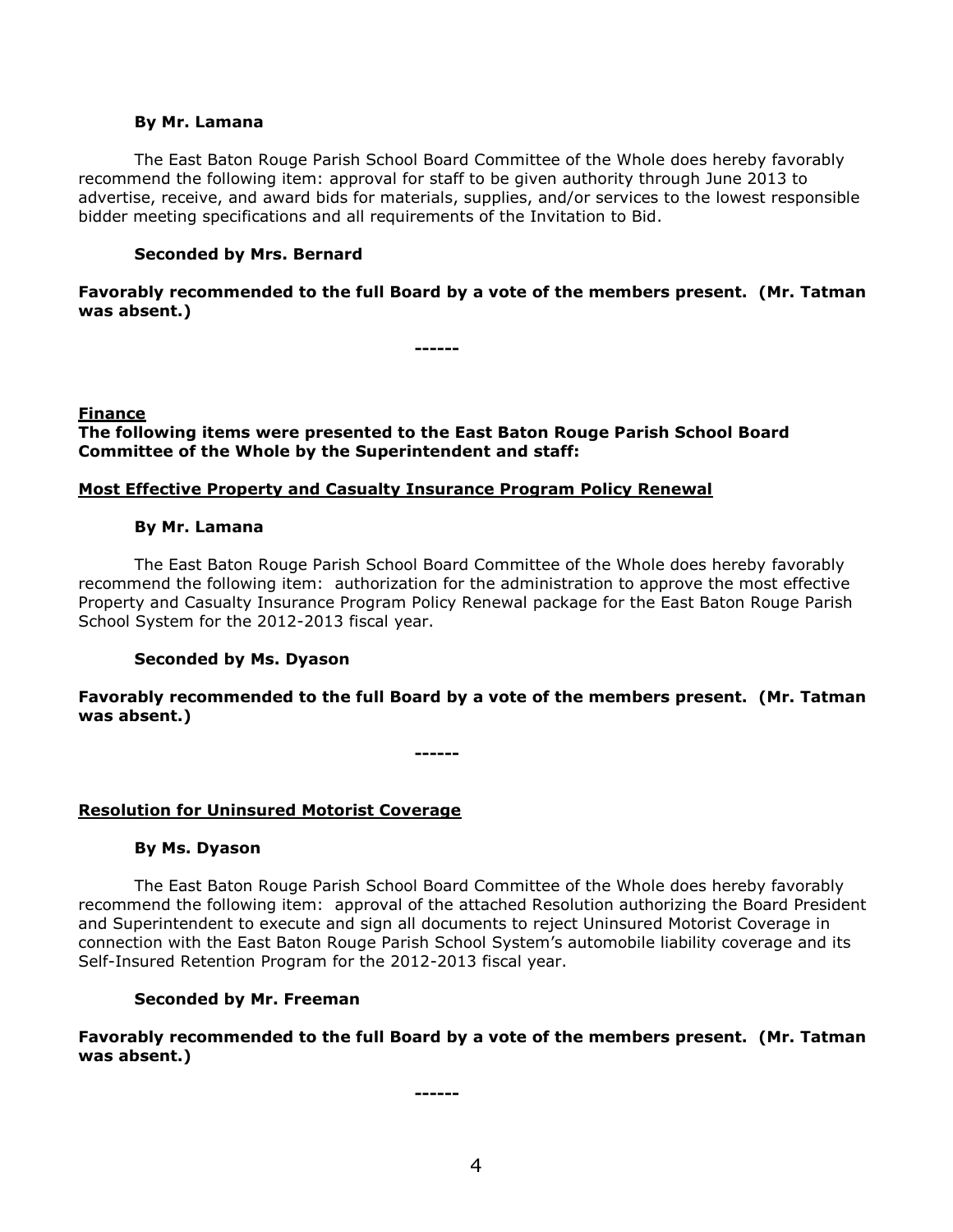# **2013 EBRPSS Health Care and Ancillary Benefit Plan Recommendations**

### **By Mrs. Ware-Jackson**

The East Baton Rouge Parish School Board Committee of the Whole does hereby favorably recommend the following item: approval of the 2013 East Baton Rouge Parish School System Health Care Plan and Ancillary Benefit Plan recommendations from Mercer Human Resources Consulting.

## **Seconded by Mrs. Bernard**

**Favorably recommended to the full Board by a vote of the members present. (Mr. Tatman was absent.)**

**------**

## **Award Contract**

## **By Mr. Lamana**

The East Baton Rouge Parish School Board Committee of the Whole does hereby favorably recommend the following item: approval for staff to award the East Baton Rouge Parish School System's Fiscal Agent Contract to Capital One Bank and Neighbors Federal Credit Union for a period of two years, beginning October 1, 2012, through September 30, 2014, with an optional two-year extension.

### **Seconded by Mrs. Ware-Jackson**

**The vote on the motion was as follows:**

| <b>Yeas: (9)</b> | Mr. Arbour, Mrs. Bernard, Ms. Dyason, Mr. Freeman, Mrs.  |
|------------------|----------------------------------------------------------|
|                  | Freiberg, Mr. Lamana, Ms. Lee, Mr. Smith, and Mrs. Ware- |
|                  | Jackson                                                  |

**Nays: (0) None**

**Abstained: (1) Dr. Nelson-Smith**

**Absent: (1) Mr. Tatman**

**The motion was favorably recommended to the Board.**

**------**

### **Award Contract**

### **By Mrs. Freiberg**

The East Baton Rouge Parish School Board Committee of the Whole does hereby favorably recommend the following item: approval of the Proposed Contract Renewal for External Auditing Services performed by Postlethwaite & Netterville for the fiscal year ending June 30, 2012, 2013, and 2014 for the East Baton Rouge Parish School System.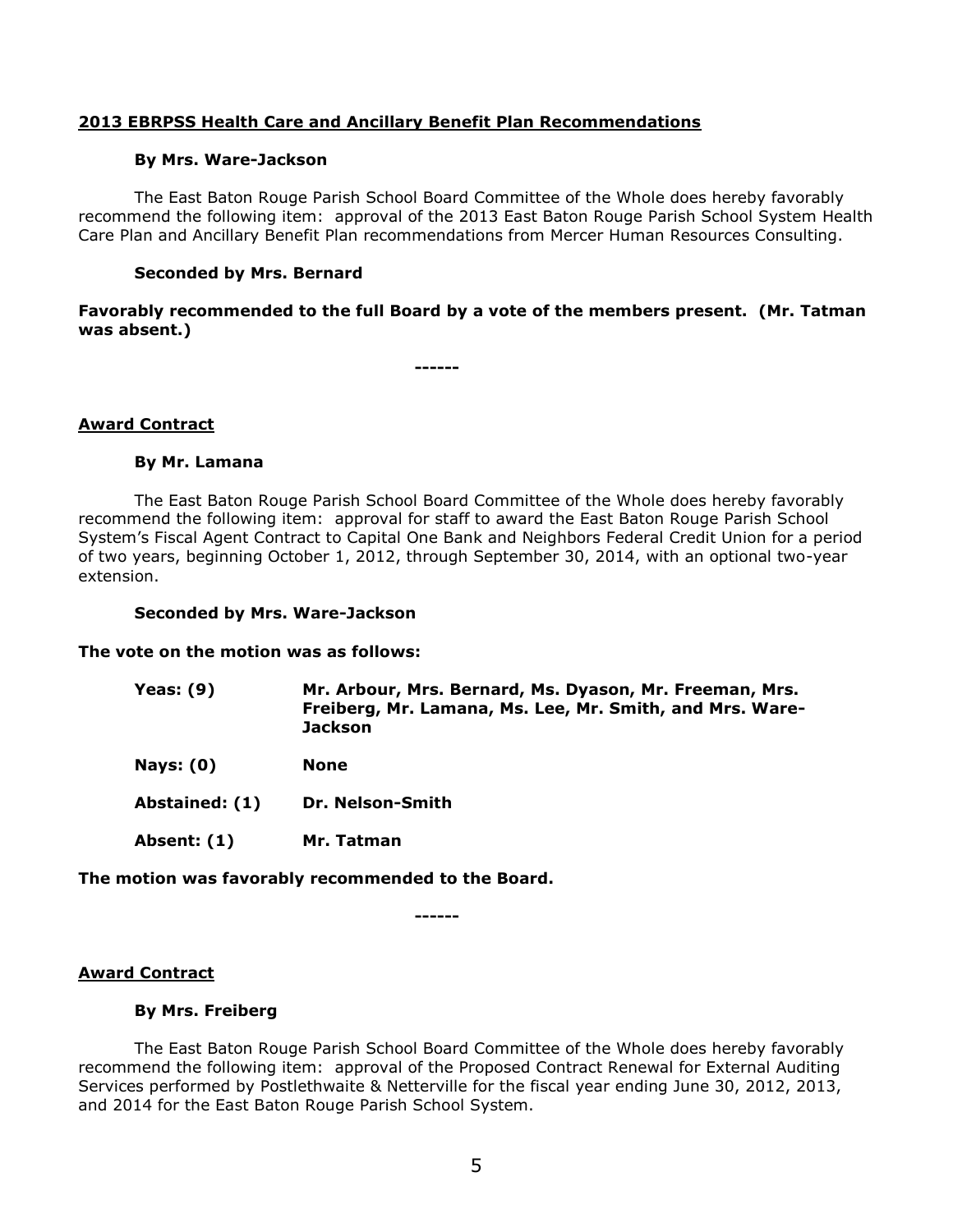# **Seconded by Mr. Lamana**

# **Discussion continued.**

# **The following substitute motion was made.**

## **By Mr. Arbour**

The East Baton Rouge Parish School Board Committee of the Whole does hereby favorably recommend the following item: approval for staff to issue a Request for Proposal (RFP) for External Auditing Services.

# **Seconded by Mrs. Bernard**

## **Discussion continued.**

# **The following "friendly" amendment was offered by Mr. Freeman.**

Services will continue through the 2011-2012 audit from Postlethwaite & Netterville.

## **The "friendly" amendment was accepted by the originator and seconder.**

# **The vote on the substitute motion was as follows:**

| Yeas: $(8)$      | Mr. Arbour, Mrs. Bernard, Ms. Dyason, Mr. Freeman, Mrs.<br>Freiberg, Ms. Lee, Dr. Nelson-Smith, and Mrs. Ware-Jackson |
|------------------|-----------------------------------------------------------------------------------------------------------------------|
| <b>Nays: (2)</b> | Mr. Lamana and Mr. Smith                                                                                              |
| Abstained: (0)   | <b>None</b>                                                                                                           |
| Absent: (1)      | Mr. Tatman                                                                                                            |

# **The substitute motion was favorably recommended to the Board.**

**------**

# **2012-2013 Child Nutrition Program Budget**

## **By Mr. Freeman**

The East Baton Rouge Parish School Board Committee of the Whole does hereby favorably recommend the following item: approval of the 2012-2013 Child Nutrition Program Budget for the East Baton Rouge Parish School System.

## **Seconded by Mr. Lamana**

# **The vote on the motion was as follows:**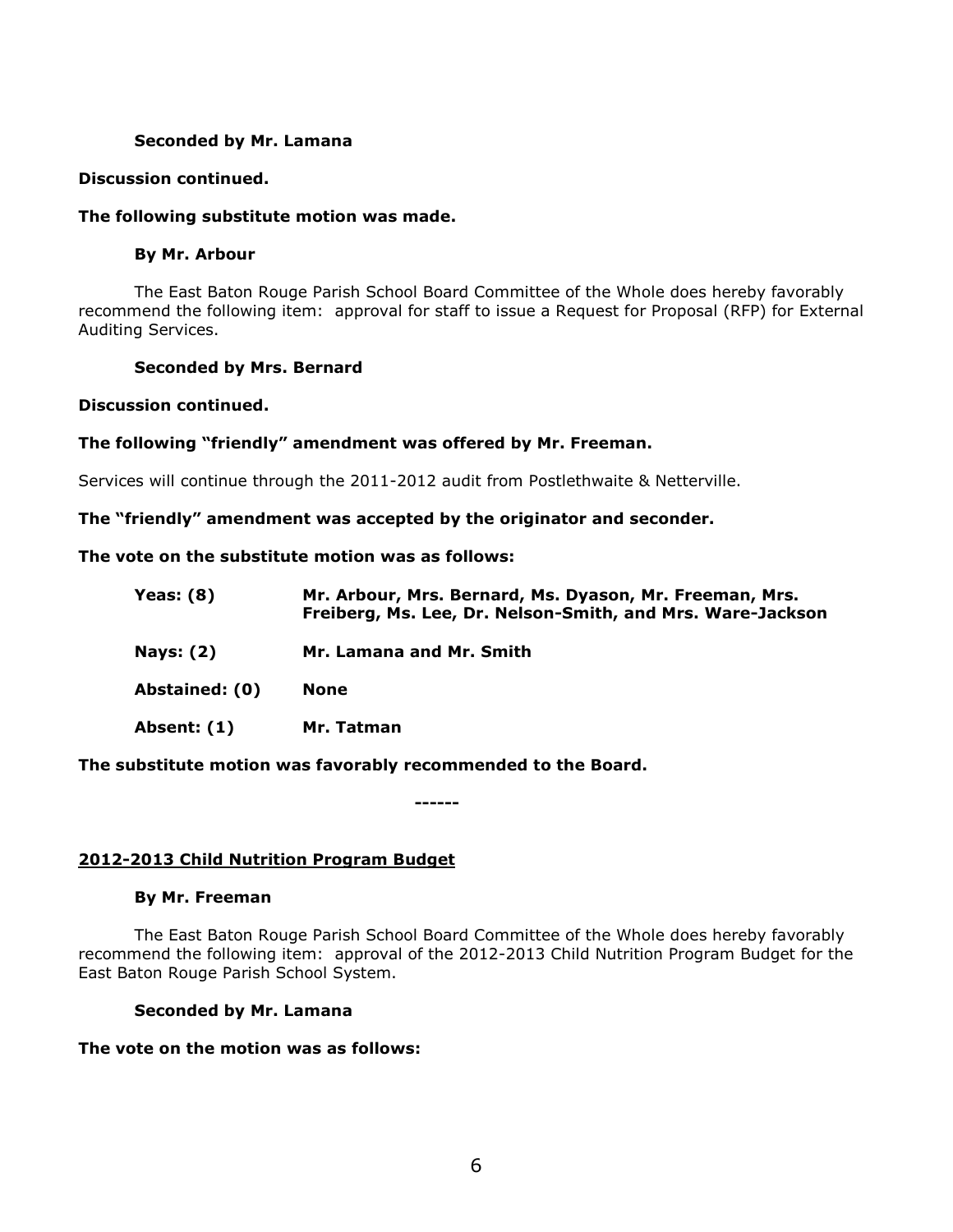| Yeas: $(9)$    | Mr. Arbour, Mrs. Bernard, Mr. Freeman, Mrs. Freiberg, Mr.<br>Lamana, Ms. Lee, Dr. Nelson-Smith, Mr. Smith, and Mrs. Ware-<br><b>Jackson</b> |
|----------------|---------------------------------------------------------------------------------------------------------------------------------------------|
| Nays: $(1)$    | Ms. Dyason                                                                                                                                  |
| Abstained: (0) | <b>None</b>                                                                                                                                 |
| Absent: (1)    | Mr. Tatman                                                                                                                                  |

**The motion was favorably recommended to the Board.**

**------**

## **Unemployment Benefits Claims Service**

### **By Mrs. Ware-Jackson**

The East Baton Rouge Parish School Board Committee of the Whole does hereby favorably recommend the following item: approval of the recommendation of the Selection Committee for Unemployment Benefits Claims Services: Unemployment Compensation Control Systems, L.L.C.

### **Seconded by Ms. Lee**

#### **Discussion followed.**

## **The following substitute motion was offered.**

### **By Mr. Arbour**

The East Baton Rouge Parish School Board Committee of the Whole does hereby favorably recommend the following item: authorization for staff to negotiate a contract with Unemployment Compensation Control Systems, L.L.C., based upon the submitted proposal and return to the Board for approval.

#### **Seconded by Mr. Lamana**

# **The substitute motion was favorably recommended to the full Board by a vote of the members present. (Mr. Tatman was absent.)**

**------**

# **December 2011 Semi-Annual Financial Tax Plan Update & Revised 2011-2012 Tax Plan Budgets for Propositions 1, 2, and 3**

### **By Mr. Lamana**

The East Baton Rouge Parish School Board Committee of the Whole does hereby favorably recommend the following item: approval of the Actual December 2011 Semi-Annual Financial Tax Plan Update and the Revised 2011-2012 Tax Plan Budgets for Propositions 1, 2, and 3.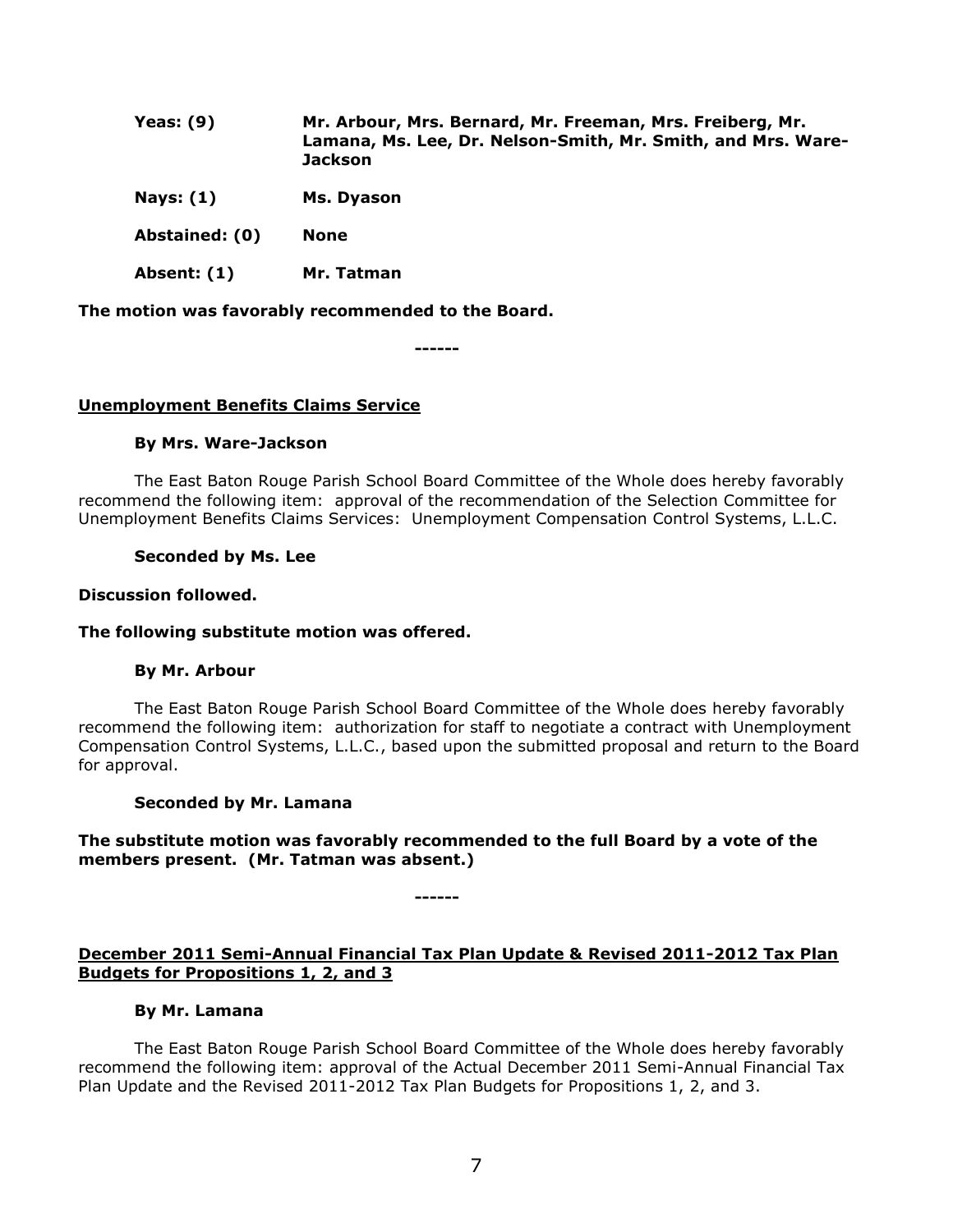# **Seconded by Mr. Freeman**

# **Favorably recommended to the full Board by a vote of the members present. (Mrs. Bernard and Mr. Tatman were absent.)**

**------**

# **2012 Prison Budget**

## **By Mr. Freeman**

The East Baton Rouge Parish School Board Committee of the Whole does hereby favorably recommend the following item: approval of the 2012 East Baton Rouge Parish Prison Budget for Adult Education Services.

## **Seconded by Ms. Lee**

**Favorably recommended to the full Board by a vote of the members present. (Mr. Tatman was absent.)**

**------**

### **Instructional/Pupil Services Items**

**The following items were presented to the East Baton Rouge Parish School Board Committee of the Whole by the Superintendent and staff:**

# **ABC123, LLC Contract**

### **By Mrs. Freiberg**

The East Baton Rouge Parish School Board Committee of the Whole does hereby favorably recommend the following item: approval of the ABC123, LLC contract in the amount of \$10,500.00 for a Summer Summit for professional development for administrators and staff.

### **Seconded by Ms. Lee**

**The vote on the motion was as follows:**

| Yeas: $(9)$    | Mr. Arbour, Mrs. Bernard, Ms. Dyason, Mr. Freeman, Mrs.<br>Freiberg, Mr. Lamana, Ms. Lee, Mr. Smith, and Mrs. Ware-<br><b>Jackson</b> |
|----------------|---------------------------------------------------------------------------------------------------------------------------------------|
| Nays: $(0)$    | <b>None</b>                                                                                                                           |
| Abstained: (1) | Dr. Nelson-Smith                                                                                                                      |
| Absent: (1)    | Mr. Tatman                                                                                                                            |

**The motion was favorably recommended to the Board.**

**------**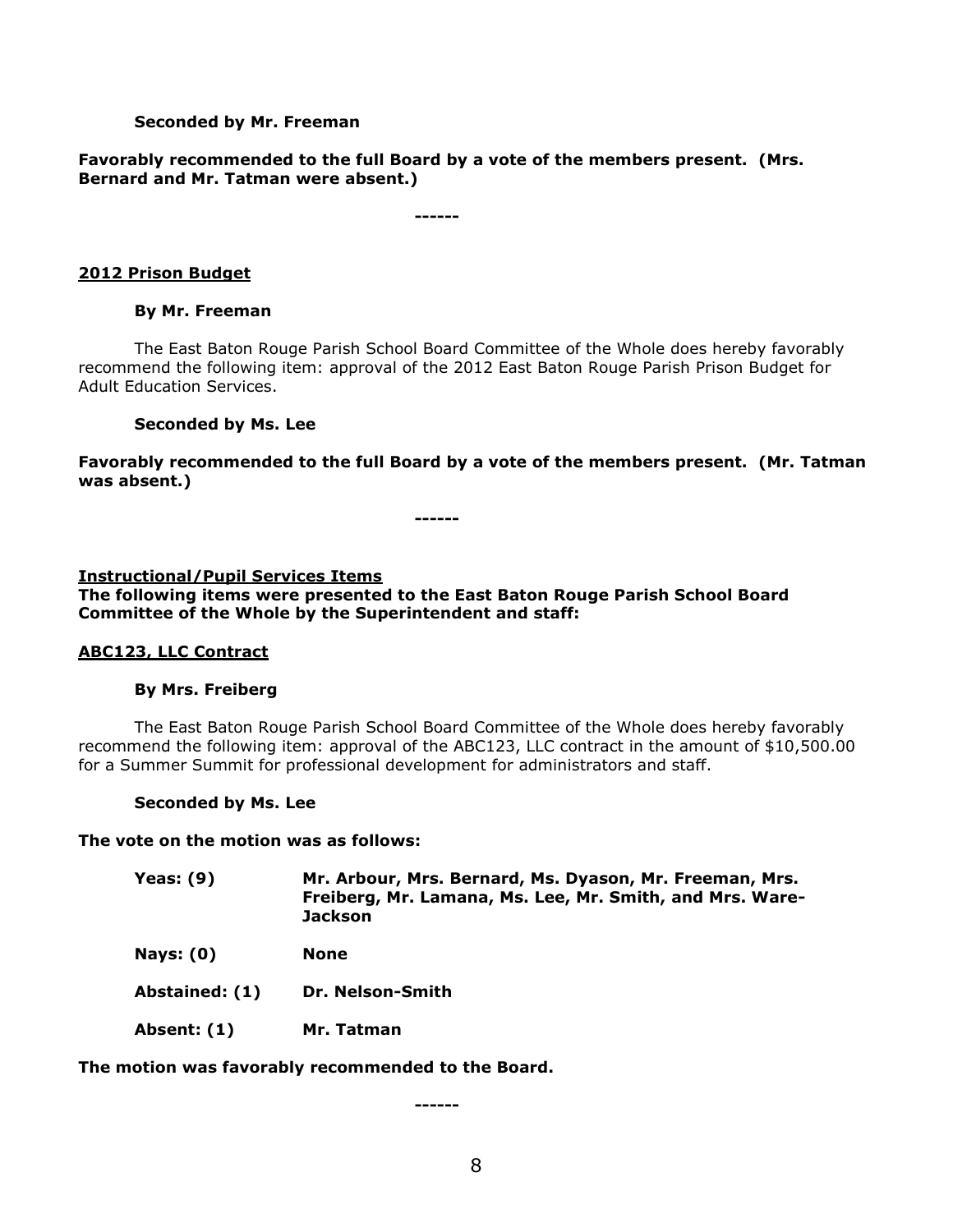# **Grant**

## **By Mr. Lamana**

The East Baton Rouge Parish School Board Committee of the Whole does hereby favorably recommend the following item: approval of the following grants under \$50,000.00: a) Fuel Up to Play 60 grant in the amount of \$1,700.00. (Recipient – Ms. Amy Simoneaux, Teacher at Twin Oaks Elementary School).

## **Seconded by Ms. Lee**

**Favorably recommended to the full Board by a vote of the members present. (Ms. Lee and Mr. Tatman were absent.)**

**------**

# **Board Internet and Network Usage Policy**

### **By Mrs. Bernard**

The East Baton Rouge Parish School Board Committee of the Whole does hereby favorably recommend the following item: approval of a revision to the Board Internet and Network Usage Policy to include verbiage mandated by the Federal Communications Commission Order No. 11-125.

### **Seconded by Mrs. Ware-Jackson**

### **Discussion followed.**

### **Acceptance of "Other Items" #1, #2, #3, and #4** *In Globo*

### **By Mr. Freeman**

The East Baton Rouge Parish School Board Committee of the Whole does hereby accept the Other Items #1, #2, #3, and #4 *In Globo:* 1). Approval of a revision to the Board Internet and Network Usage Policy to include verbiage mandated by the Federal Communications Commission Order No. 11-125; 2). Approval of a contract for consulting services between the East Baton Rouge Parish School Board and Career Compass of Louisiana; 3). Approval of a contract for professional services between the East Baton Rouge Parish School Board and the Douglas Manship, Sr. Theatre Complex Holding, Inc. (Manship Theatre); 4). Approval of a contract for professional services between the East Baton Rouge Parish School Board and the Arts Council of Greater Baton Rouge (Arts Council).

## **The vote on the substitute motion was as follows:**

| Yeas: (8)          | Mr. Arbour, Mrs. Bernard, Ms. Dyason, Mr. Freeman, Mrs.<br>Freiberg, Mr. Lamana, Mr. Smith, and Mrs. Ware-Jackson |
|--------------------|-------------------------------------------------------------------------------------------------------------------|
| <b>Nays: (0)</b>   | None                                                                                                              |
| Abstained: (1)     | Dr. Nelson-Smith                                                                                                  |
| <b>Absent: (2)</b> | Ms. Lee and Mr. Tatman                                                                                            |